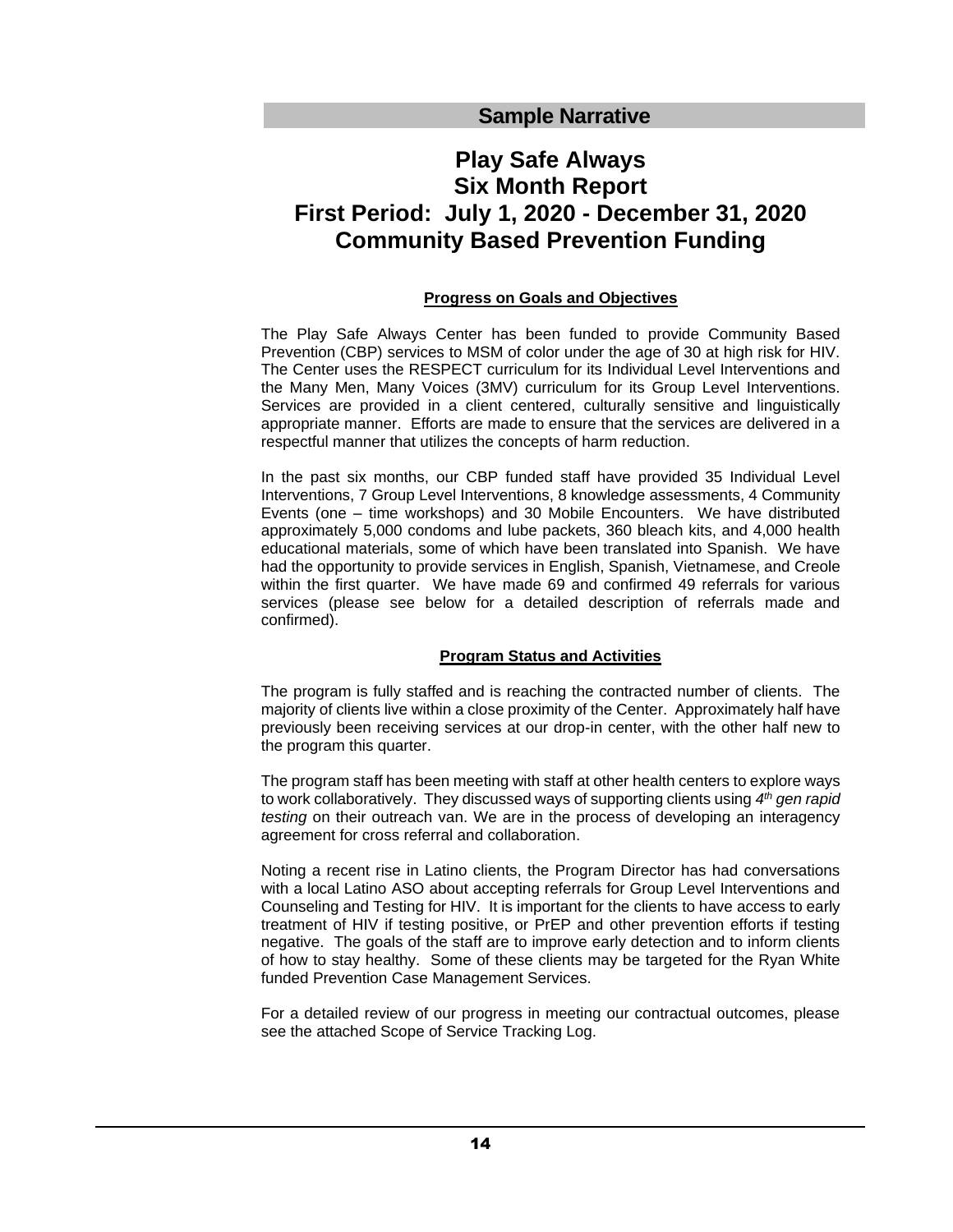## **Program Activities of Play Safe Always**

During the first six months, 6 Community Events were conducted, the peer leadership cycle was completed, 7 Group Level Interventions were provided, and 30 Mobile Encounters were conducted.

#### **Community Events**:

8/15/2020: "What Your Children Need to Know About HIV"

- Conducted at Community Center A
- 27 people attended this forum aimed at educating parents on risk factors
- 50 condoms, 75 brochures (sample attached) and 30 safer sex kits distributed

8/25/2020: "Staying Negative: Avoiding Infection"

- Co- sponsored by the Gay Alliance at the Connection.
- Peer leadership program for teens ages 14 18
- 24 people attended
- 50 condoms, 50 brochures (sample attached) and 40 safer sex kits distributed

9/5/2020: "What is PrEP? Is It For Me?"

- Forum at Club Café
- 40 people attended this forum intended to raise awareness for MSM
- 100 condoms, 75 brochures distributed

9/17/2020: "HIV: Yes, It's Still a Big Deal"

- Conducted at the Stanhope Drop-In Center
- 30 young MSMOC, aged 17 25 attended this session designed to increase risk factor awareness
- 50 brochures (sample attached) were distributed

10/15/2020: "Syringe Services and Needle Exchange: Are They the Same?"

- Conducted at the Stanhope Drop-In Center
- 25 young PWID/PWSUD MSMOC, aged  $17 25$  attended this session designed to provide clarity

• 50 brochures (sample attached) and 50 clean syringes were distributed

11/22/2020: "I'm Negative and He's Positive – Can We Have Safe Sex?"

- Conducted at the Stanhope Drop-In Center
- 15 young MSMOC, aged 17 25 attended this session designed to increase risk factor awareness
- 25 brochures (sample attached) were distributed

#### **Group Level Interventions**

During the first six months, the agency recruited 10 MSMOC for the first cycle of 3MV. The sessions occurred on Thursdays, from 5 – 7:00pm at the Center's Drop-In space. The cycle began on 8/11/2020 and concluded on 9/22/2020. Of the 10 recruited, 8 successfully completed the cycle and attended all 7 sessions. A basic risk assessment was conducted at the beginning and end of the cycle (sample attached) and pre-post tests were conducted at the end of each session. A summary of the prepost test results and basic risk factors for group participants was generated and is included with this report for your review. Findings indicated an increase in knowledge from session to session and an overall increase in knowledge from the start to completion of the cycle. Recruitment is underway for the next cycle of 3MV which will start in November.

#### **Individual Level Interventions**

During the first six months, the agency provided 35 ILI sessions with 15 unduplicated clients. Each of the clients has completed a comprehensive risk assessment and has developed an Individual Service Plan, complete with risk reduction goals and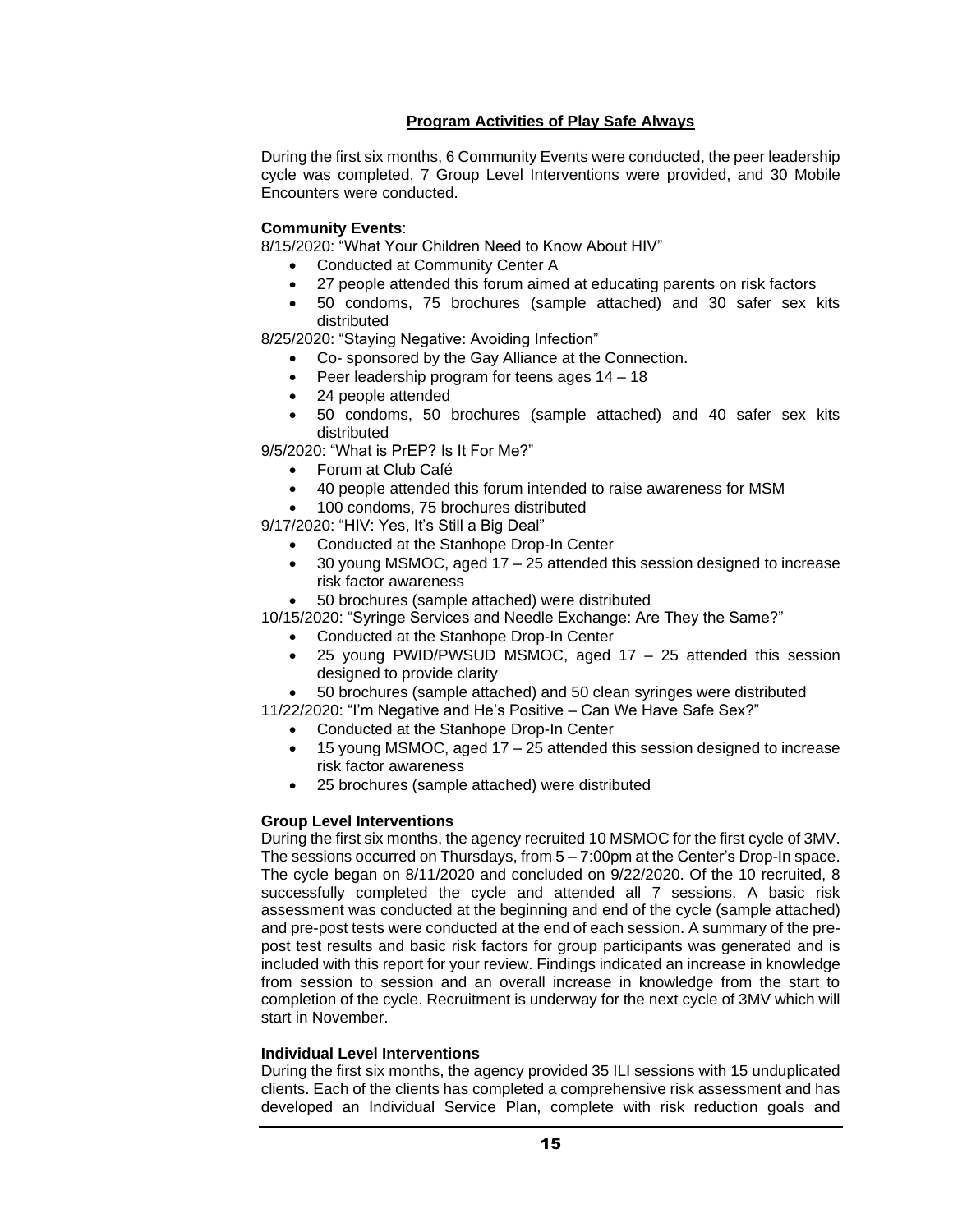timelines for completion. A summary of the client risk factors is included for your review.

## **Mobile Encounters**

During the first quarter, the agency conducted 30 Mobile Encounters reaching 600 members of the target population. 3,300 condoms and lube, 2,000 pieces of educational materials and 200 bleach kits were distributed. Mobile Encounters occur three nights a week with the following schedule:

- Mondays: 9pm 1am @ the Back Bay Fens
- Wednesdays: 4pm 8pm @ Dudley Square and surrounding areas
- Fridays: 10pm 2am @ Club Nirvana

During the first six months, clients were assisted with the following services through referral:

| Scheduled:                       |    | Confirmed:     |  |
|----------------------------------|----|----------------|--|
| Hepatitis A & B Vaccines         | 27 | 15             |  |
| <b>Substance Abuse Treatment</b> | 6  | 5              |  |
| <b>Mental Health Counseling</b>  | 6  | 5              |  |
| <b>Primary Medical Care</b>      |    | 4              |  |
| Detox                            |    | 5              |  |
| HIV Drug Assistance Program      |    |                |  |
| Housing                          | 8  | 6              |  |
| MassHealth                       |    | 2              |  |
| Peer Support Groups              | 3  | $\frac{3}{46}$ |  |
| Гоtаl:                           | 65 |                |  |

## **Personnel Status**

As previously noted, Melissa Miller has left us to take a position with the World Health Organization addressing the growth of the AIDS epidemic in Central America. She had been with the center for three years as the Program Coordinator. We will certainly miss her and wish her well in her future endeavors. We welcome Darren Johnson as her replacement. Darren is bilingual in Spanish and bicultural. He has previous experience working in the Health Department in San Juan, Puerto Rico, focusing on recovering addicts. A budget revision reflecting this change is coming; enclosed please find Darren's resume and appointment letter.

Cora Black continues her position as Program Assistant and has attended in-service trainings on "STDs and HIV," "The Connection between HIV and Domestic Violence," and "Understanding Cultural Differences."

# **Description of Problems and Challenges**

The staff turnover described in the Personnel Status section provided some challenges to overcome; thankfully the position wasn't vacant for too long. We are now working to get Darren fully trained in the intervention as well as oriented to the contract. Also, due to renovations at Club Nirvana, we missed two weeks of Mobile Encounter sessions on Fridays. Now that renovations are complete, we will complete a full schedule.

# **Description of Emerging Needs**

We need to increase secondary prevention services and go beyond HIV/AIDS 101 training. The rate of HIV and HCV infection among clients is increasing at the STD clinic and among active drug users. As most of these clients have sex partners, we need to integrate the HIV testing services with information for partners. We have